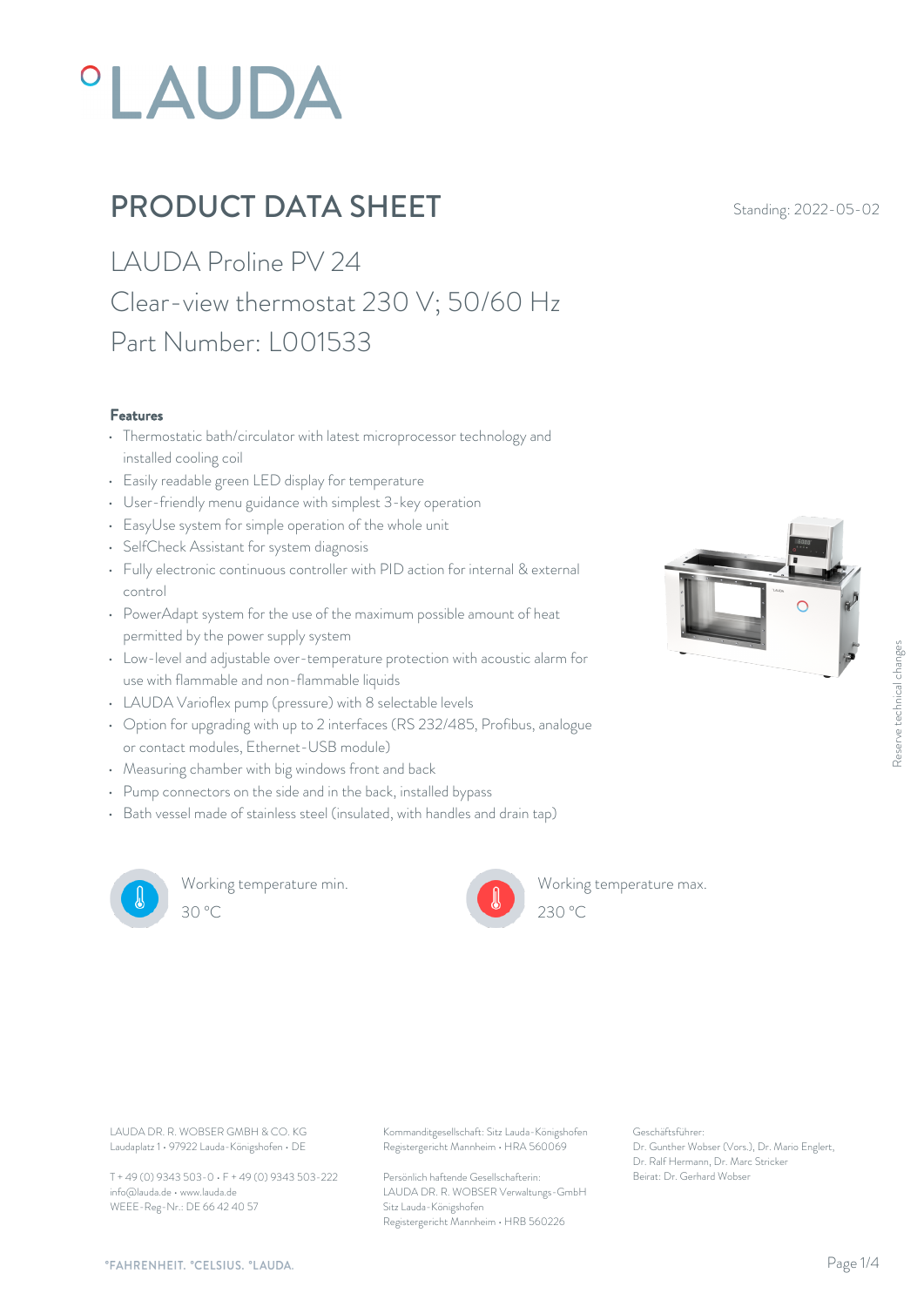# **°LAUDA**

# **PRODUCT DATA SHEET** Standing: 2022-05-02

## LAUDA Proline PV 24 Clear-view thermostat 230 V; 50/60 Hz Part Number: L001533

### Technical Features (according to DIN 12876)

| Working temperature range                                                                                                             | 30  230 °C                                                                             |                                                                                                           |                           |
|---------------------------------------------------------------------------------------------------------------------------------------|----------------------------------------------------------------------------------------|-----------------------------------------------------------------------------------------------------------|---------------------------|
| Working temperature range with external cooling                                                                                       |                                                                                        | 20  230 °C<br>0230 °C                                                                                     |                           |
| Operating temperature range                                                                                                           |                                                                                        |                                                                                                           |                           |
| Ambient temperature range                                                                                                             | 540 °C                                                                                 |                                                                                                           |                           |
| Temperature stability                                                                                                                 | $0.01 \pm K$                                                                           |                                                                                                           |                           |
| Heater power max.                                                                                                                     | 3.6 kW                                                                                 |                                                                                                           |                           |
| Current max.                                                                                                                          | 16 A                                                                                   |                                                                                                           |                           |
| Power consumption max.                                                                                                                | 3.7 kW                                                                                 | 0.8 bar                                                                                                   |                           |
| Pump Pressure max.                                                                                                                    |                                                                                        |                                                                                                           |                           |
| Pump flow rate pressure max.                                                                                                          | 25 L/min                                                                               |                                                                                                           |                           |
| Bath volume min. / max.                                                                                                               | 19.0 / 24.0 L                                                                          |                                                                                                           |                           |
| Size of bath $(W \times D \times H)$                                                                                                  |                                                                                        | 405 x 135 x 320 mm                                                                                        | Reserve technical changes |
| Overall dimensions (WxDxH)                                                                                                            |                                                                                        | 740 x 282 x 590 mm<br>37 kg<br>230 V; 50/60 Hz                                                            |                           |
| Weight                                                                                                                                |                                                                                        |                                                                                                           |                           |
| Power supply                                                                                                                          |                                                                                        |                                                                                                           |                           |
| Power plug                                                                                                                            |                                                                                        | Power cord with angled plug (CEE7/7)                                                                      |                           |
| <b>Standard accessories</b><br>4 screw caps, 4 closing plugs<br>• 2 nipples 13 mm for pump connectors<br>• 2 nipples for cooling coil |                                                                                        |                                                                                                           |                           |
|                                                                                                                                       |                                                                                        |                                                                                                           |                           |
| LAUDA DR. R. WOBSER GMBH & CO. KG<br>Laudaplatz 1 · 97922 Lauda-Königshofen · DE                                                      | Kommanditgesellschaft: Sitz Lauda-Königshofen<br>Registergericht Mannheim · HRA 560069 | Geschäftsführer:<br>Dr. Gunther Wobser (Vors.), Dr. Mario Englert,<br>Dr. Ralf Hermann, Dr. Marc Stricker |                           |
| T + 49 (0) 9343 503-0 · F + 49 (0) 9343 503-222                                                                                       | Persönlich haftende Gesellschafterin:                                                  | Beirat: Dr. Gerhard Wobser                                                                                |                           |

### Standard accessories

- 4 screw caps, 4 closing plugs
- 2 nipples 13 mm for pump connectors
- 2 nipples for cooling coil

T + 49 (0) 9343 503-0 • F + 49 (0) 9343 503-222 info@lauda.de • www.lauda.de WEEE-Reg-Nr.: DE 66 42 40 57

> Persönlich haftende Gesellschafterin: Beirat: Dr. Gerhard Wobse LAUDA DR. R. WOBSER Verwaltungs-GmbH Sitz Lauda-Königshofen Registergericht Mannheim • HRB 560226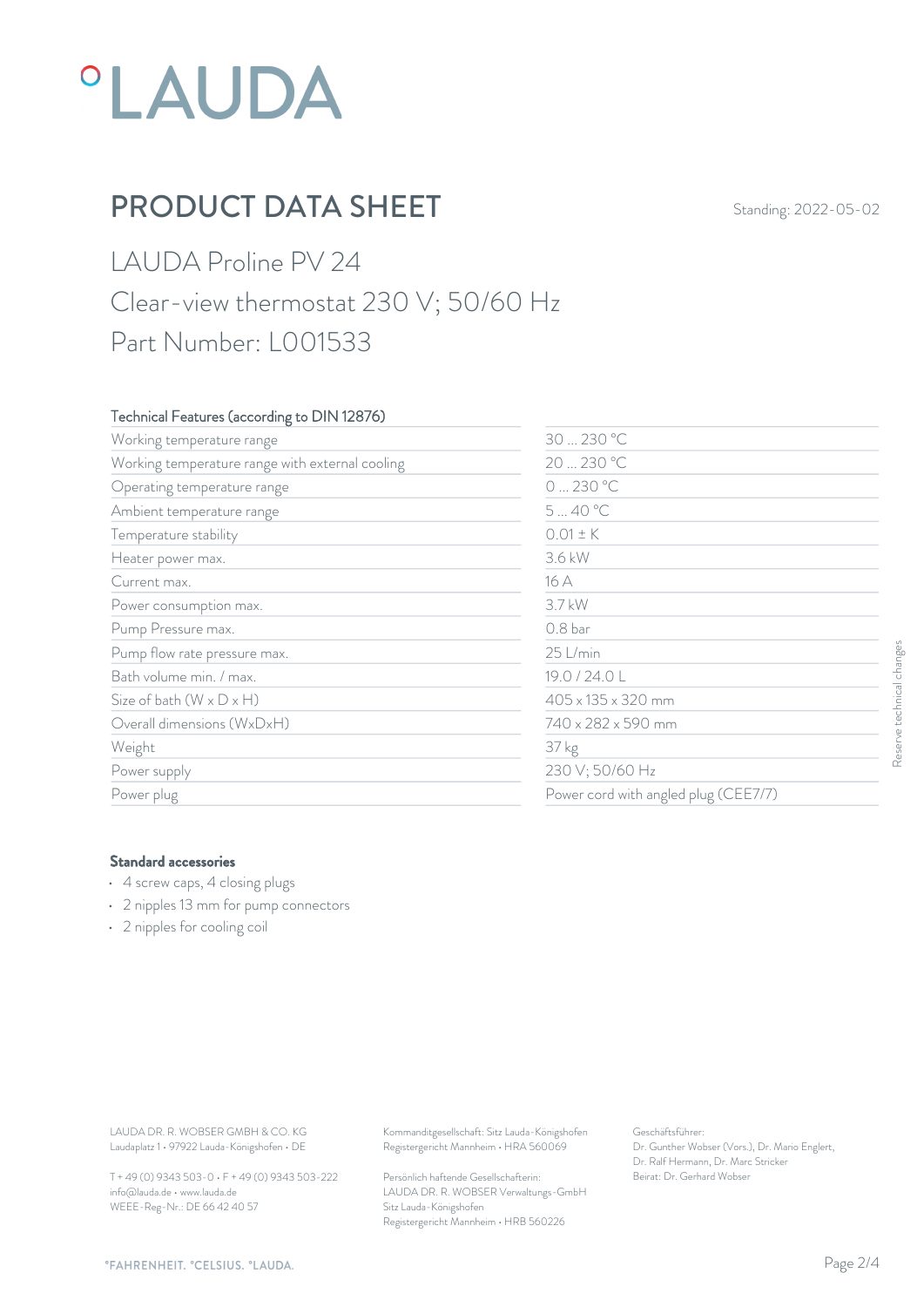

# **PRODUCT DATA SHEET** Standing: 2022-05-02

LAUDA Proline PV 24

Clear-view thermostat 230 V; 50/60 Hz

Part Number: L001533



Laudaplatz 1 • 97922 Lauda-Königshofen • DE

T + 49 (0) 9343 503-0 • F + 49 (0) 9343 503-222 info@lauda.de • www.lauda.de WEEE-Reg-Nr.: DE 66 42 40 57

LAUDA DR. R. WOBSER GMBH & CO. KG Kommanditgesellschaft: Sitz Lauda-Königshofen Geschäftsführer: Registergericht Mannheim • HRA 560069

> Persönlich haftende Gesellschafterin: Beirat: Dr. Gerhard Wobse LAUDA DR. R. WOBSER Verwaltungs-GmbH Sitz Lauda-Königshofen Registergericht Mannheim • HRB 560226

Geschäftsführer: Dr. Gunther Wobser (Vors.), Dr. Mario Englert, Dr. Ralf Hermann, Dr. Marc Stricker